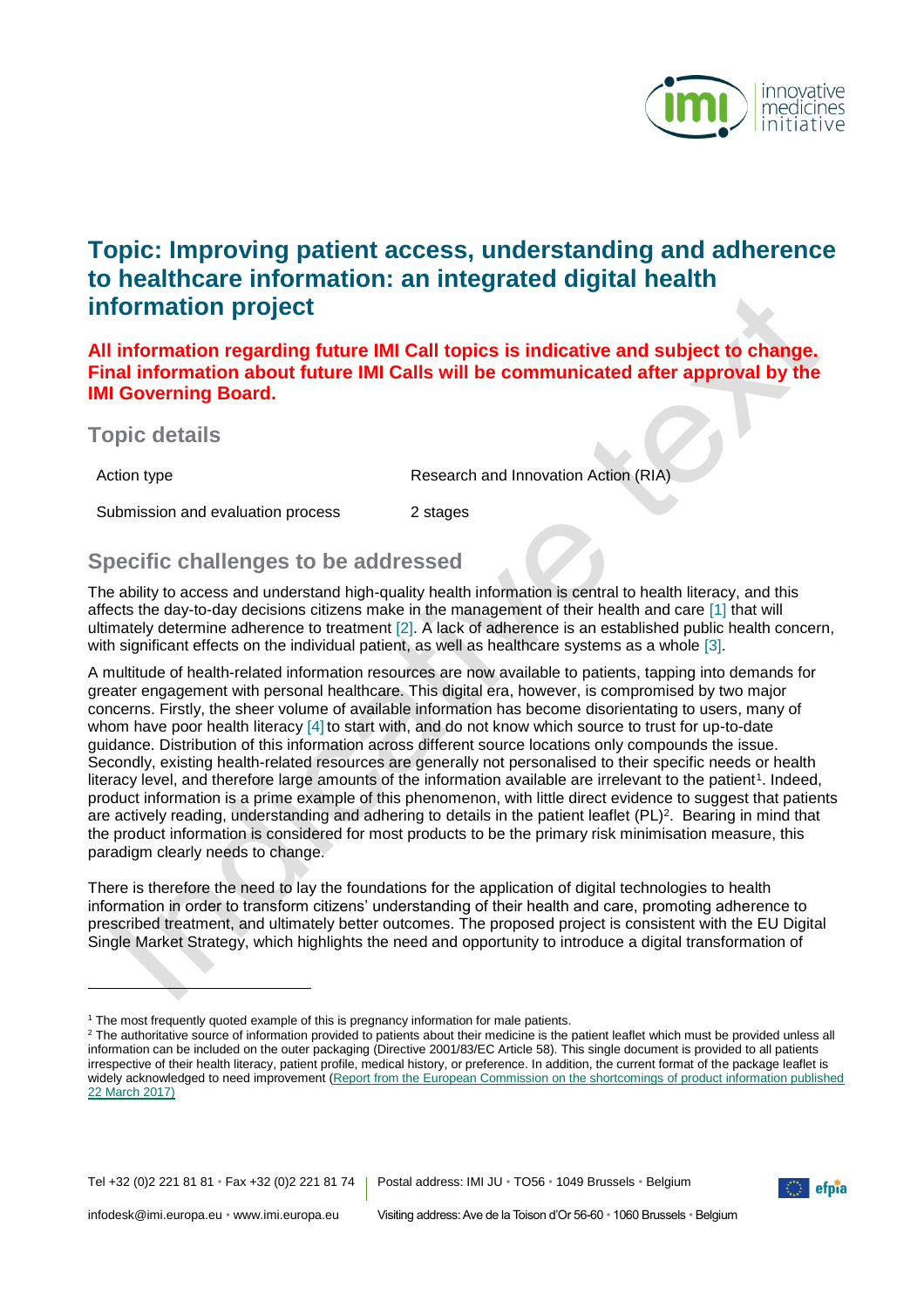

health and care<sup>3</sup> and is aligned with the IMI Strategic Research Agenda under Axis 4 'Patient Tailored Adherence Programmes'<sup>4</sup>. The project is also consistent with the key benefits noted in the EMA Action Plan on e-Product Information (ePI)<sup>5</sup> and subsequently in the draft key principles for electronic product information published by EMA<sup>6</sup> following an EMA/HMA/EC stakeholder workshop during which this project was presented alongside other initiatives in the context of a future vision for electronic product information in the broader digital health landscape<sup>7</sup> .

# **Need and opportunity for public-private collaborative research**

While there are already digital tools available in some member states that enable patients to access product information electronically (e.g. eMC in the UK, LIF in Denmark, FASS in Sweden) $^8$ , these do not comprehensively address the broader information needs noted above, there is limited flexibility to tailor the available information to individual needs, and equivalent digital tools are not available to all patients in all countries.

To address the challenge and undertake a project of such a transformational nature, an active partnership from a range of contributors across the public and private sectors is necessary. The project must balance the need for interoperability with national healthcare systems, align with other key principles mentioned in the EMA ePI draft key principles document, address concerns from industry to enhance the effectiveness of the ePI as a primary risk minimisation measure, and provide all of this in an intuitive and user-friendly design which meets citizens' unmet needs noted above. This includes:

- **Perspectives from patient and healthcare professional organisations are needed to understand patient** health information/literacy needs and ensure that proposed solutions are fit-for-purpose, acceptable to all stakeholders and truly value-added from the user perspective;
- **Academic and research institutions and appropriate health literacy experts who can support the** development of appropriate methodology to test patient understanding and impact;
- Current commercial providers of ePI and associated product information to enable existing best practices to be leveraged, and other technology organisations who can develop and integrate the envisaged technology platform and digital applications that will be needed for the proof of concept testing, including considerations for data integration;
- Public sector partners who can contribute to the identification of trusted sources of product information, electronic health records and health education materials for use within the project framework;
- Contributors with appropriate expertise in the gathering/use/analysis of real-world data and riskbenefit assessment, to measure the effectiveness of the platform as a risk minimisation tool;
- Advice from regulators (i.e. EMA, National Competent Authorities) to consider alignment with wider telematics initiatives and impact of the proposed approaches on the current/future regulatory framework for the provision of health information to patients;

l

[Communication on Transformation of Health and Care in the Digital Single Market \(April 2018\)](https://ec.europa.eu/digital-single-market/news-redirect/624248)

<sup>4</sup> IMI [Strategic Research Agenda.](https://www.imi.europa.eu/sites/default/files/uploads/documents/About-IMI/research-agenda/IMI2_SRA_March2014.pdf)

<sup>&</sup>lt;sup>5</sup> EMA Product Informatio[n Action Plan](https://ec.europa.eu/health/sites/health/files/files/committee/pharm740_3ii_report-on-pil-and-ema-action-plan_0.pdf) was published on 10 October 2017

<sup>6</sup> [Electronic-product-information-human-medicines-european-union-draft-key-principles -](https://www.ema.europa.eu/en/documents/regulatory-procedural-guideline/electronic-product-information-human-medicines-european-union-draft-key-principles_en.pdf) consultation period 31-Jan-19 to 31-Jul-19

<sup>7</sup> [https://www.ema.europa.eu/en/events/european-medicines-agency-ema-heads-medicines-agencies-hma-european-commission-ec](https://www.ema.europa.eu/en/events/european-medicines-agency-ema-heads-medicines-agencies-hma-european-commission-ec-workshop)[workshop](https://www.ema.europa.eu/en/events/european-medicines-agency-ema-heads-medicines-agencies-hma-european-commission-ec-workshop)

For example, see the Swedish FASS website at [http://www.fass.se;](http://www.fass.se/) mp3 audio files o[n http://www.laakeinfo.fi,](http://www.laakeinfo.fi/) videos on <https://www.indlaegssedler.dk/>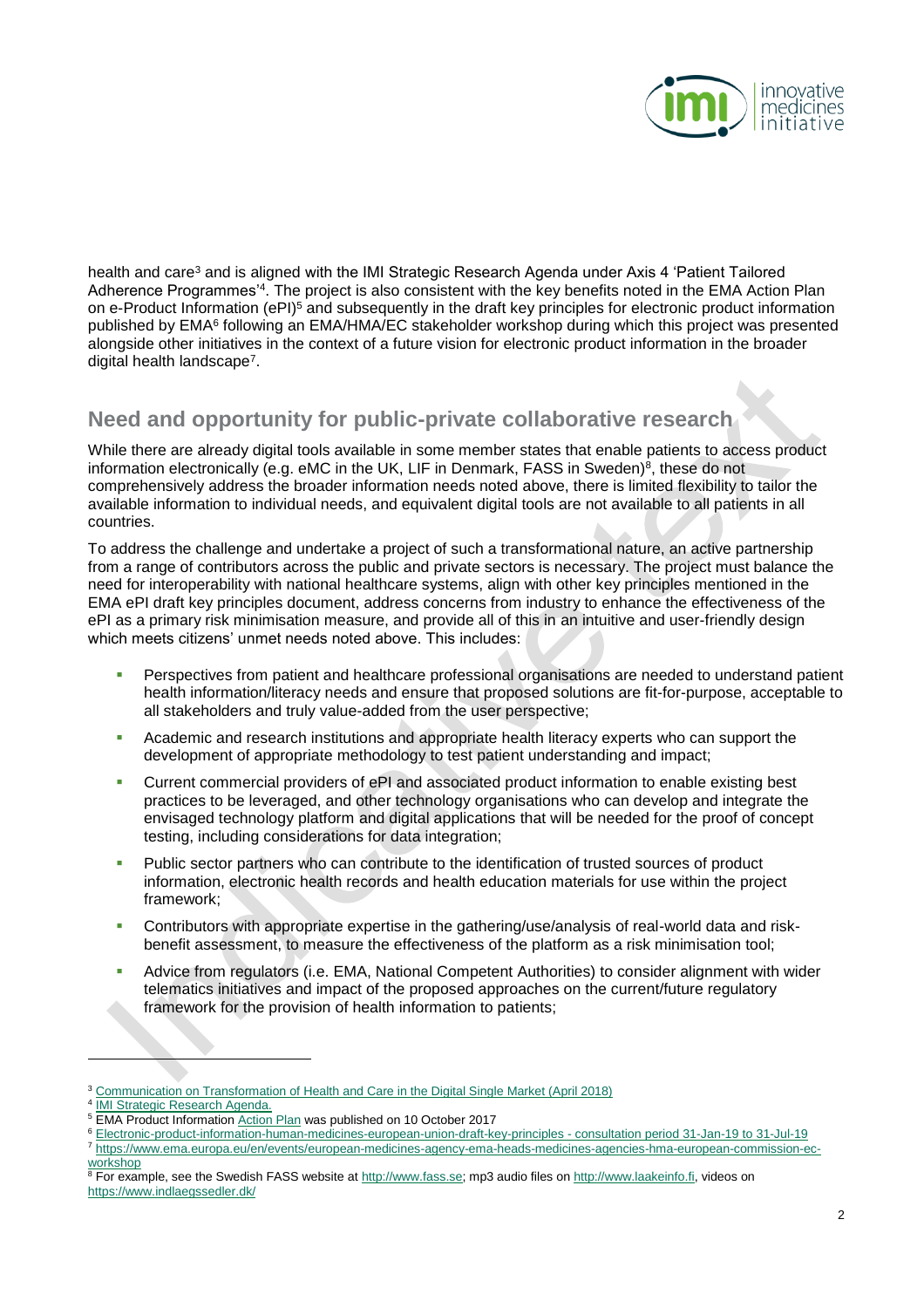

- **Payers and health economists to assess the potential societal benefits from the approach;**
- Contributors with legal and data privacy expertise to ensure that questions in relation to these areas can be addressed.

The establishment of a public-private partnership offers a unique mechanism for these diverse stakeholders to obtain the required input and expertise necessary for achieving the project aims and ensuring that a practical and sustainable solution is found.

### **Scope**

l

The principle aim of the project is to demonstrate how the use of an integrated, digital, user-centric health information solution could transform how a citizen accesses and understands health information from different sources and applies this to be an active, empowered participant in their health and care. A secondary aim will be to measure how improved access and understanding of health information translates into higher levels of treatment adherence, safer use of medicines and consequently better health outcomes, with new insights into how health information can be optimised to act as an effective risk minimisation measure.

The project objectives will be delivered by a phased approach, in which later stages build on the outputs of the earlier research activities in an agile manner:

### **1. Establishing stakeholder needs**

Research will be conducted to establish an in-depth understanding of citizens'<sup>9</sup> expectations and aspirations for the provision of healthcare information in a digital setting to form the basis for future project activities and design-planning for technology development. Specific contexts/patient journeys will be mapped at this stage either on specific therapy areas or other product-type scenarios, such as nonprescription medicines or vaccines.

### **2. Technology platform and digital solution**

Development of an **underlying open source technology platform,** and a **digital solution** to enable testing and measurement of the effectiveness of a digital approach to meet defined user needs.

The initial focus will be on product information, Electronic Healh Records (EHRs) and a two-way communication channel with the patient. Appropriate, trusted data sources will be linked to the platform taking into account applicable data security and General Data Protection Regulation (GDPR<sup>10</sup>) considerations. A digital solution with tailored information in line with patient needs will be developed for the proof of concept testing of understanding and acceptability. Alignment with the key principles on the common standard for  $e$ PI coming from the EMA Action Plan will also be taken into account<sup>11</sup>. Depending on technical progress with product information and EHRs, the latter stages of the project may include a wider range of trusted health educational materials (HEMs) within the platform, with the aim of further enhancing patient understanding.

<sup>&</sup>lt;sup>9</sup> Including patients, healthcare professionals and members of a patients' support network.

<sup>10</sup> See [https://ec.europa.eu/info/law/law-topic/data-protection\\_en.](https://ec.europa.eu/info/law/law-topic/data-protection_en)

<sup>&</sup>lt;sup>11</sup> EMA Product Information [Action Plan](https://ec.europa.eu/health/sites/health/files/files/committee/pharm740_3ii_report-on-pil-and-ema-action-plan_0.pdf) was published on 10 October 2017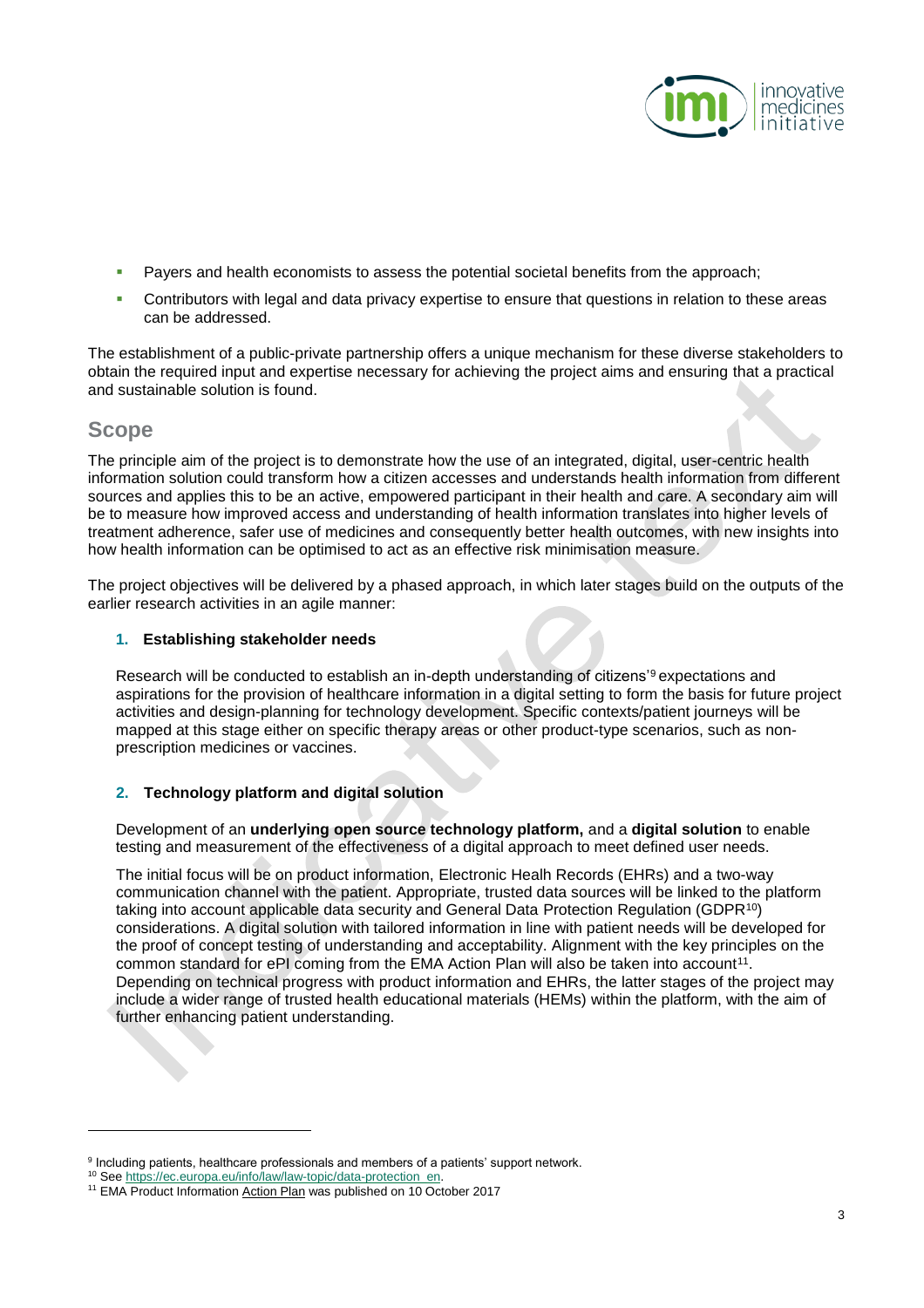

### **3. Evaluation of the ability of digital solutions to enhance risk minimisation approaches through the generation of real-world evidence**

Feedback gathered via the digital tool can be used to assess understandability and options can be evaluated for how to further assess the effectiveness of the platform as a risk minimisation tool.

### **4. Development and execution of a sustainability plan**

A sustainability plan will be developed over the life of the project which details recommendations for how successful concepts/technology approaches will be carried forward and implemented at the national/regional level in a sustainable and practical manner.

Any form of promotional materials will **not be in scope** for this project.

### **Expected key deliverables**

The key deliverables will be an **open-source technology platform** and **digital technology solution**(s) that have been developed for testing.

- The **open-source technology platform** will integrate information from regulator-approved product information and electronic health records in the wider context of digital health. The platform will aim to make such information available via an Application Programming Interface (API) to allow other companies/developers to use this as a basis for further market-specific applications, offering flexibility for the future evolution of the digital ecosystem.
- The **digital technology solution** will allow digital information to be presented to the patient in a tailored, user-friendly manner to more effectively serve the needs of patients in the management of their own health and care. A range of digital functionality will be built into the digital solution and tested with user groups to measure the effectiveness in improving understanding, adherence to treatment, and health outcomes. For example:
	- $\circ$  A user-friendly view of the patient's medical history and other pertinent characteristics;
	- $\circ$  Tailored versions of the ePI dependent on patient circumstances and health literacy needs. A variety of formats will be made available based on the approved PLs, and integration across PLs for different products to generate a single "treatment ePI" will also be investigated;
	- $\circ$  The solution will incorporate additional digital functionality to enhance the user experience and support understanding, adherence and health outcome measures. These features will be fully defined during the research studies but may include features such as dosage reminders, comprehension tests, linkage to healthcare systems to receive e-prescriptions or book appointments, and other off-the-shelf capabilities that already exist in different EU member states;
	- $\circ$  Users will have the ability to send information to the platform to be aggregated and analysed to improve outcome measures;
	- Depending on progress with EHRs and ePI, the platform may also look to surface defined health educational materials at different health literacy levels that will help the patient understand their health, medical diagnosis, and prescribed treatments.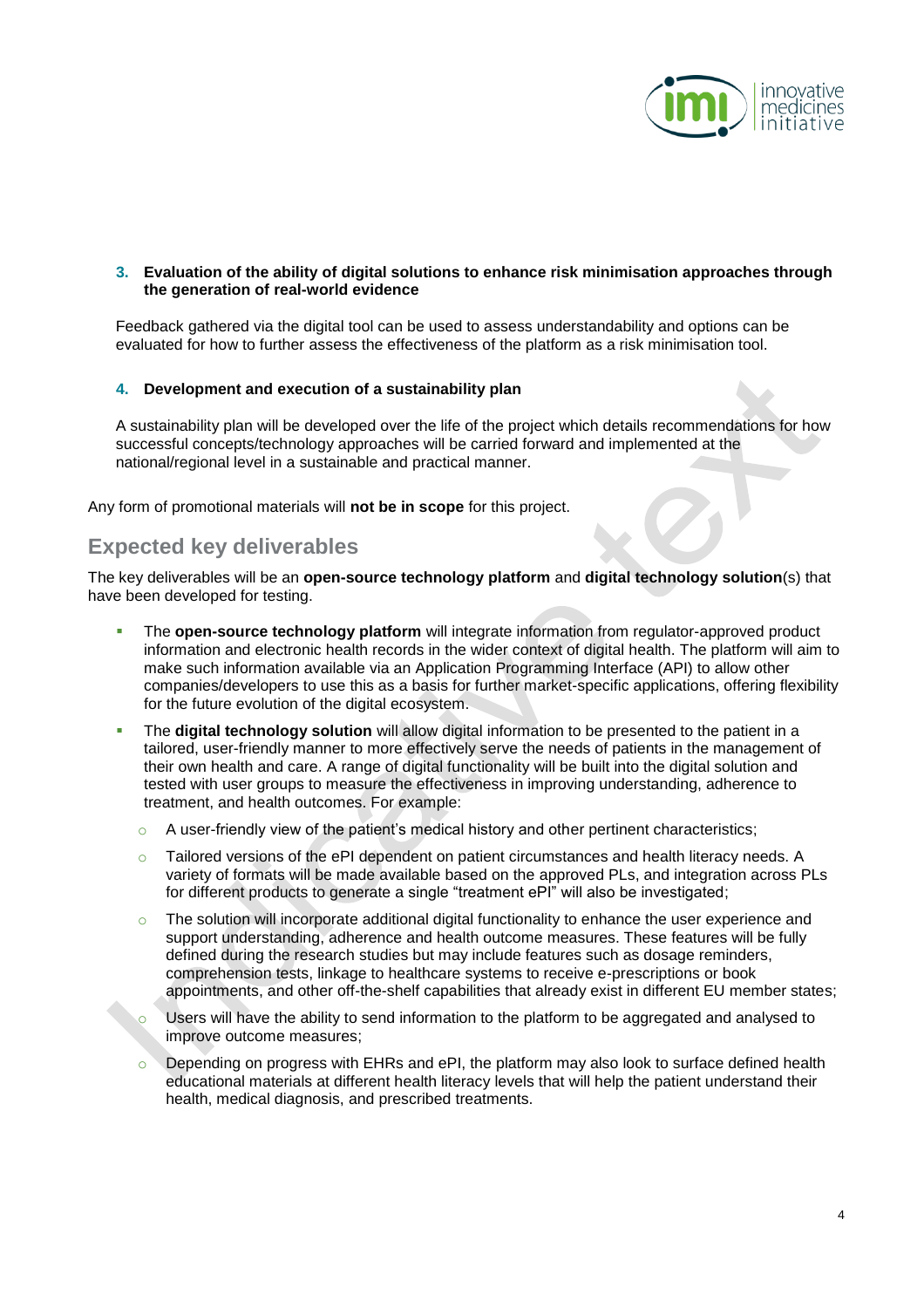

**Other deliverables** will include the following:

- A **series of study reports** will be published presenting the outcomes of research studies which seek to demonstrate the benefit that this integrated digital approach offers to patients in accessing and applying health information from the identified sources to improve understanding, adherence to treatment and health outcomes;
- An evaluation will be completed to assess the potential ability of digital solutions to enhance risk minimisation approaches through the generation of real-world evidence;
- At the end of the project, the project team will publish **a white paper** that outlines the next steps that should occur in the EU to take advantage of the research findings from the proof of concept test phases. Depending on results and demonstration of the success of different concepts, this may include a recommendation on adoption of the technology platform/digital solution as the starting point for national or regional implementation (with appropriate modifications), adoption of elements of the solution for further development, and what changes (if any) would be needed to EU legislation/regulation to allow for introduction of these elements;
- **IDENTIFICATION And <b>publication of key stakeholder needs** and preferences in terms of information, personalisation and functionality, which will then be used as a basis for design planning for a suitable digital solution;
- **IDENTIFICATION And publication of a set of data source specifications** for integration into the digital solution via:
	- $\circ$  Identification of the data standards for and key elements of electronic medical records and medical alerts for inclusion;
	- o Utilisation of regulator-approved product information in the appropriate data standard according to emerging ePI standards.
- Report on the **key features of future data standards** for ePI that would optimise functionality in relation to the provision of health information for consideration by regulators.

## **Expected impact**

Applicants should describe how the outputs of the project will contribute to the following impacts and include baseline, targets and metrics to measure impact.

- Allow individual patients to easily access **trusted health information, tailored to be relevant** to their specific needs. **Empower these patients** and better prepare them for informed interaction with national healthcare systems;
- Further build patients' (digital) health literacy, so allowing for **better decision-making concerning their health care**, **disease prevention** and **health promotion**, to **maintain or improve quality of life** throughout the course of life;
- **Positively impact healthcare at a societal level through enhanced adherence, better use of resources, and improved overall patient outcomes**; the approach may offer **particular benefits in complex scenarios**, for example where patients are managing multiple morbidities;
- Improve the effectiveness of ePI as a **primary risk minimisation measure** by surfacing greater insights on access, understanding and usability of the information provided to them;
- **The technology platform/tools** developed for the purposes of the project, will be made available **open-source**, and will be accessible to other companies/developers to use this as **a basis for further market-specific applications** which can accommodate the specifics of local digital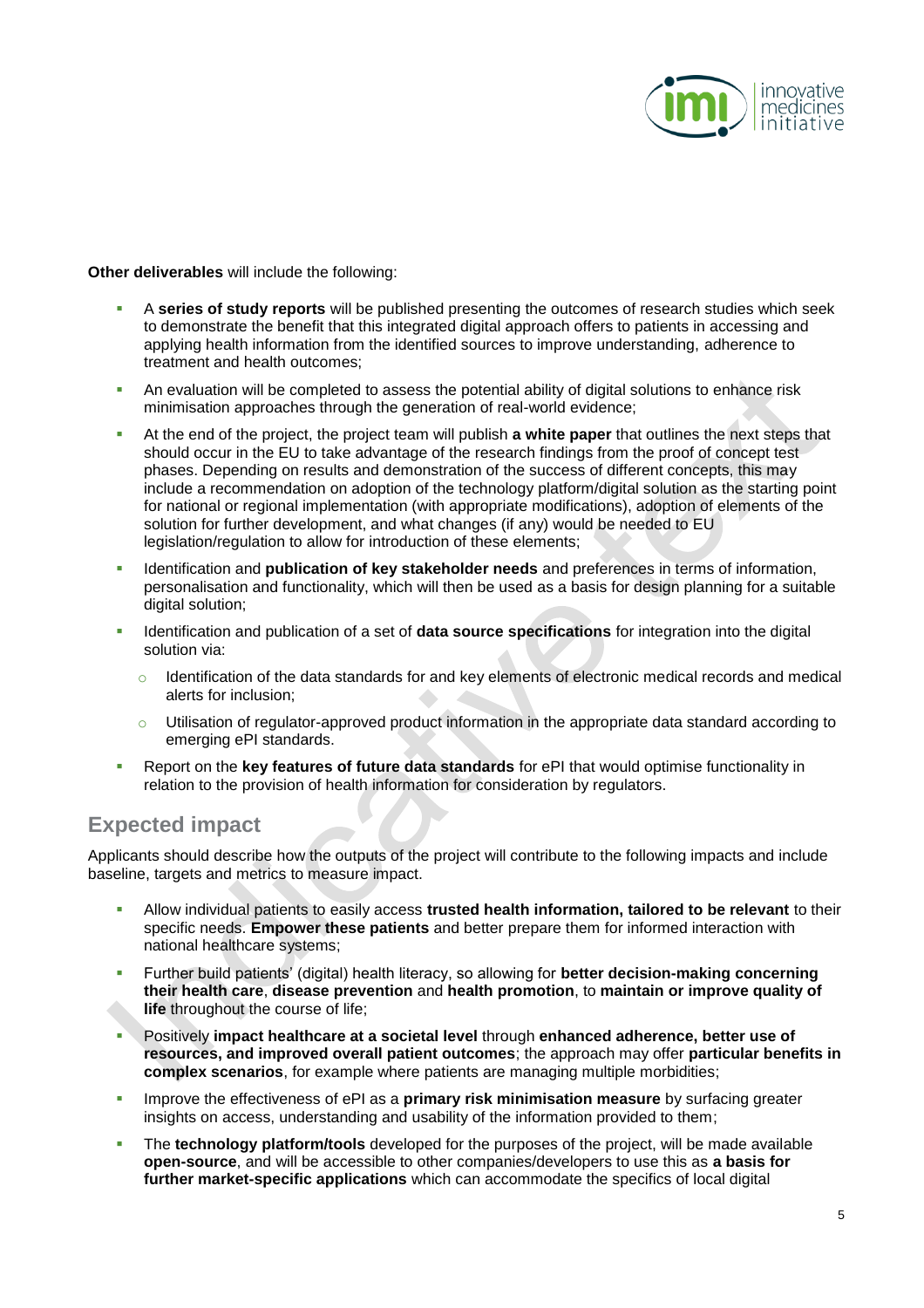

ecosystems, allowing flexibility to best support longer-term implementation of the integrated digital healthcare approach;

- The implementation will enable relevant and approved updated trusted health information to be pushed in a timely manner to ensure adherence with changes in safety or usage information to continue to enhance patient adherence and safety after and with patient permission to receive alerts pertinent to them;
- The **digital approach and technology developed** under the project has the potential to transform the patient experience as they engage with and manage their health and care throughout their healthcare journey. The figure below illustrates how such a journey may be envisaged in the future, in an environment in which digital information sources are integrated effectively and tailored to the needs of the individual.



Applicants should indicate how their proposal will impact the competitiveness and industrial leadership of Europe by, for example, engaging suitable SMEs.

# **Potential synergies with existing consortia**

This proposal is expected to develop synergies, build on results, and avoid duplication of efforts with existing consortia and current e-product information initiatives at national, EU, and international level. The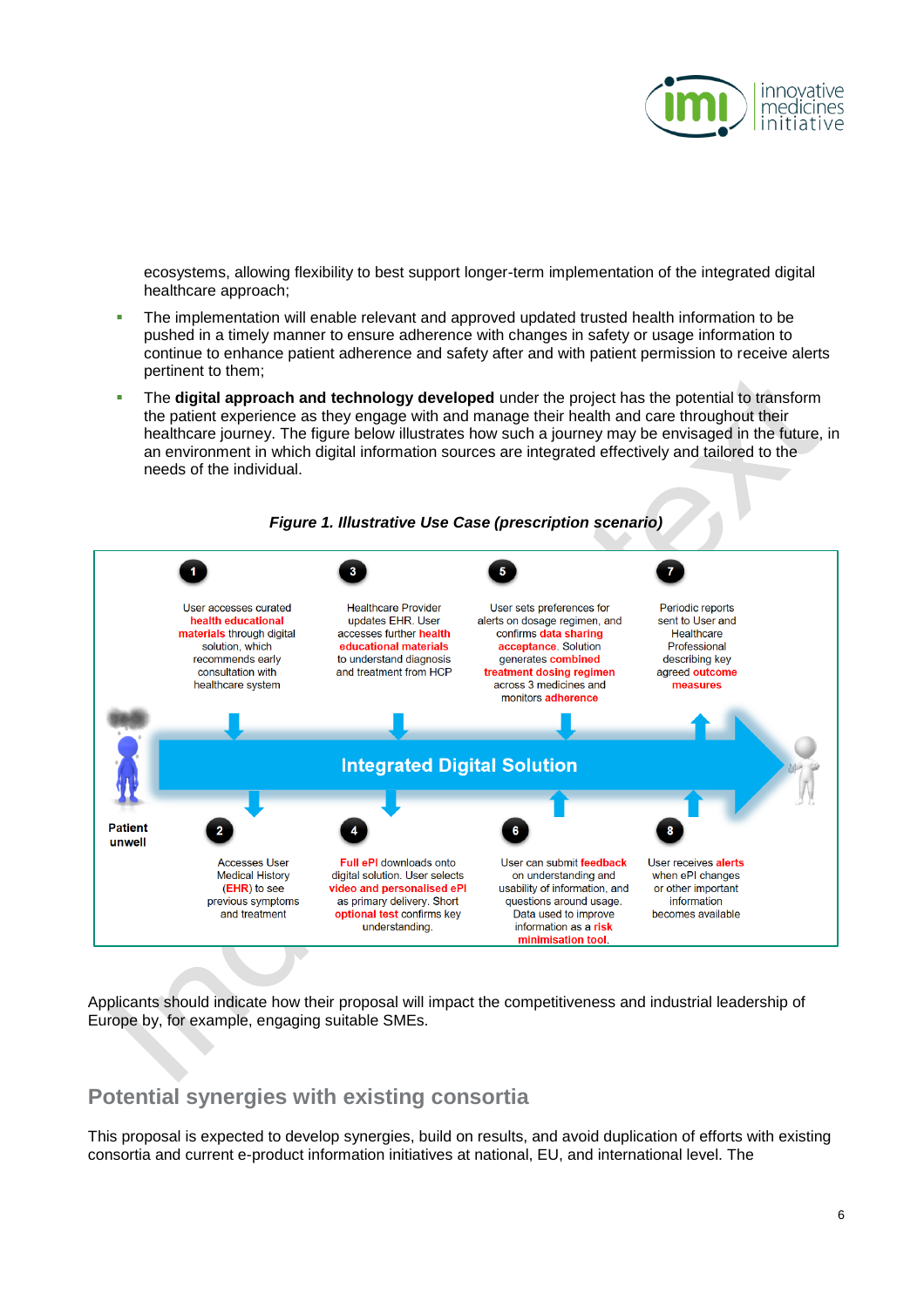

development of the global IDMP (ISO)<sup>12</sup> standard for the product database can further be regarded as a potential synergy to this project. Applicants should assess existing opportunities for synergies with other ongoing initiatives and consider this in their proposals.

### **Collaboration agreements**

There is potential in particular for important synergies with the Health Outcomes Observatories project launched under IMI2 Call 18 Topic 2. While the Integrated Digital Health Information project participants should have access to sufficient EHRs and patients to meet its own objectives, there may be the possibility to leverage the Health Outcomes Observatories platform in order to reach additional patients, obtain their consent, and analyse their data thereby obtaining access to additional relevant EHR data for use within the project.

At the same time, the Integrated Digital Health Information project could become an additional important user case for the Observatories and improve their usefulness. Additionally, the perspectives brought by the Integrated Digital Health Information project can contribute to development of the governance and operational model of the Observatories and help future proof them as a neutral guardian of patients' health data.

As a consequence, both projects should conclude a collaboration agreement to explore such synergies. The respective options of Article 2, Article 31.6 and Article 41.4 of the IMI2 Model Grant Agreement will be applied.

### **Industry consortium**

The scope of the research proposed is wide-ranging, and hence the industry contributors are offering functional expertise across a range of disciplines aligned to the project scope and objectives. These areas of expertise include knowledge of development and maintenance of product information, and its central place in pharmacovigilance and risk management/minimisation methodologies, the importance of health literacy and provision of high quality medical information, use of real-world data to improve understanding of product safety and effectiveness, legal and business technology expertise concerning development of systems, processes, and data standards to support regulatory processes, and knowledge of development and implementation of EHR systems.

## **Indicative duration of the action**

The indicative duration of the action is 60 months.

# **Applicant consortium**

l

The applicant consortium will be selected on the basis of the submitted short proposals.

The applicant consortium is expected to address all the research objectives and make key contributions to the defined deliverables in synergy with the industry consortium, which will join the selected applicant consortium in preparation of the full proposal for stage 2.

<sup>&</sup>lt;sup>12</sup> Identification of Medicinal Products (International Organization for Standardization). See [https://www.ema.europa.eu/en/human](https://www.ema.europa.eu/en/human-regulatory/overview/data-medicines-iso-idmp-standards-overview)[regulatory/overview/data-medicines-iso-idmp-standards-overview](https://www.ema.europa.eu/en/human-regulatory/overview/data-medicines-iso-idmp-standards-overview)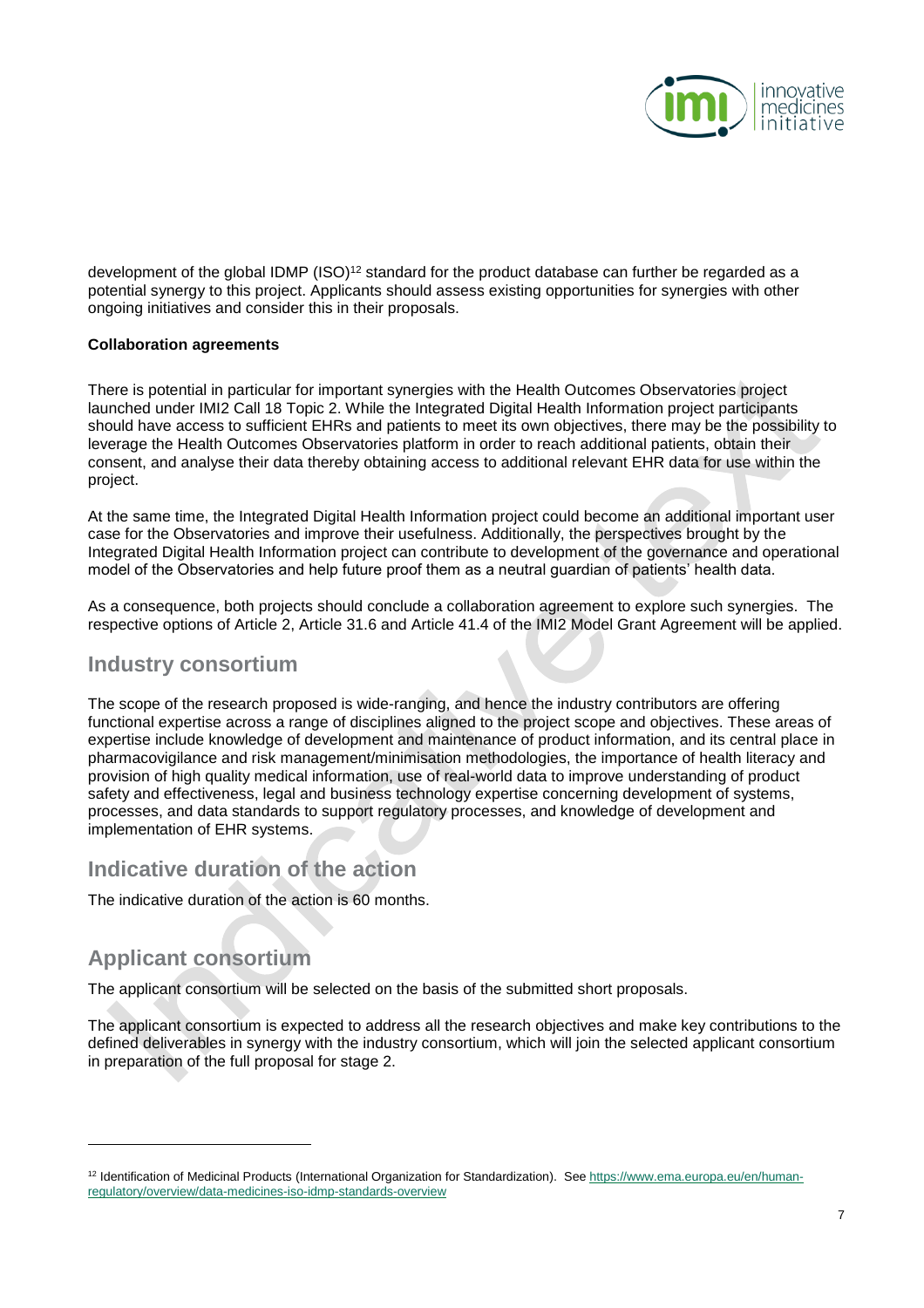

#### **This may require mobilising, as appropriate the following expertise:**

- **Patient groups/healthcare professional groups** to ensure that the perspective of the end user is taken into account fully in the research scope, and also for the proof of concept testing;
- **Academic and research institutes** specialising in the **provision/ use/ understanding of health information**, who can support the development of an appropriate methodology for testing to demonstrate patient understanding and impact;
- Expertise **in gathering/use/analysis of real-world data and risk-benefit assessment**, to consider the effectiveness of the platform as a risk minimisation tool;
- Expertise on the **legal and GDPR questions** arising from the proposed work;
- The project may also be of interest to **healthcare providers/payers**, in relation to the potential better use of medicines and improved patient outcomes with consequent impact at the level of national healthcare systems;
- **Technology partners**, including SMEs, who have proven experience **in electronic health records, provision of health information (for example current leaders of national electronic product information initiatives)**, platform integration and development of user-centric solutions within a highly secure environment, and provision of business/regulatory information technology. User-centric solutions need to be designed with the patient journey in mind, covering measures which will improve patient adherence to treatment (eg adherence checks), patient understanding of the product information (eg novel interactive Q&A features), and delivery of novel forms of personalised product information (eg video, pictorial, digital assistant) based off defined criteria coming from EHR or other data-entry methods. **Interest from SMEs** who can offer technical expertise that could support the development of the technology envisaged under the project is welcomed;
- Ideally, **national competent authorities** would be part of the applicant consortium to ensure alignment with national initiatives.

#### **It may also require mobilising, as appropriate, the following resources:**

- Applicants should demonstrate access to appropriate data sources spanning product information and EHRs in at least one country. It is proposed to conduct the study in several markets;
- Existing relevant digital technologies that can be further developed during the project.

### **Interaction with Regulators**

In their proposals, applicants should have plan for engaging with regulators (for example, seeking scientific advice from the European Medicines Agency and/or National Competent Authorities). This is to ensure alignment with any new e labelling principles across the region, but also to consider the potential impact on legislation to allow development of recommendations for the introduction of successfully proven solutions in due course. At a minimum, it is anticipated this will occur prior to initiation of testing activities in the specific Member States and during the development of implementation recommendations in the later phases of the project. Suitable resources should be dedicated to these activities.

### **Data Management**

In their short proposal, applicants should give due visibility to 'data management'. At stage 2, applicants should include a draft Data Management Plan (DMP) in the full proposal, outlining how research data will be handled and made available during the project and after it is completed.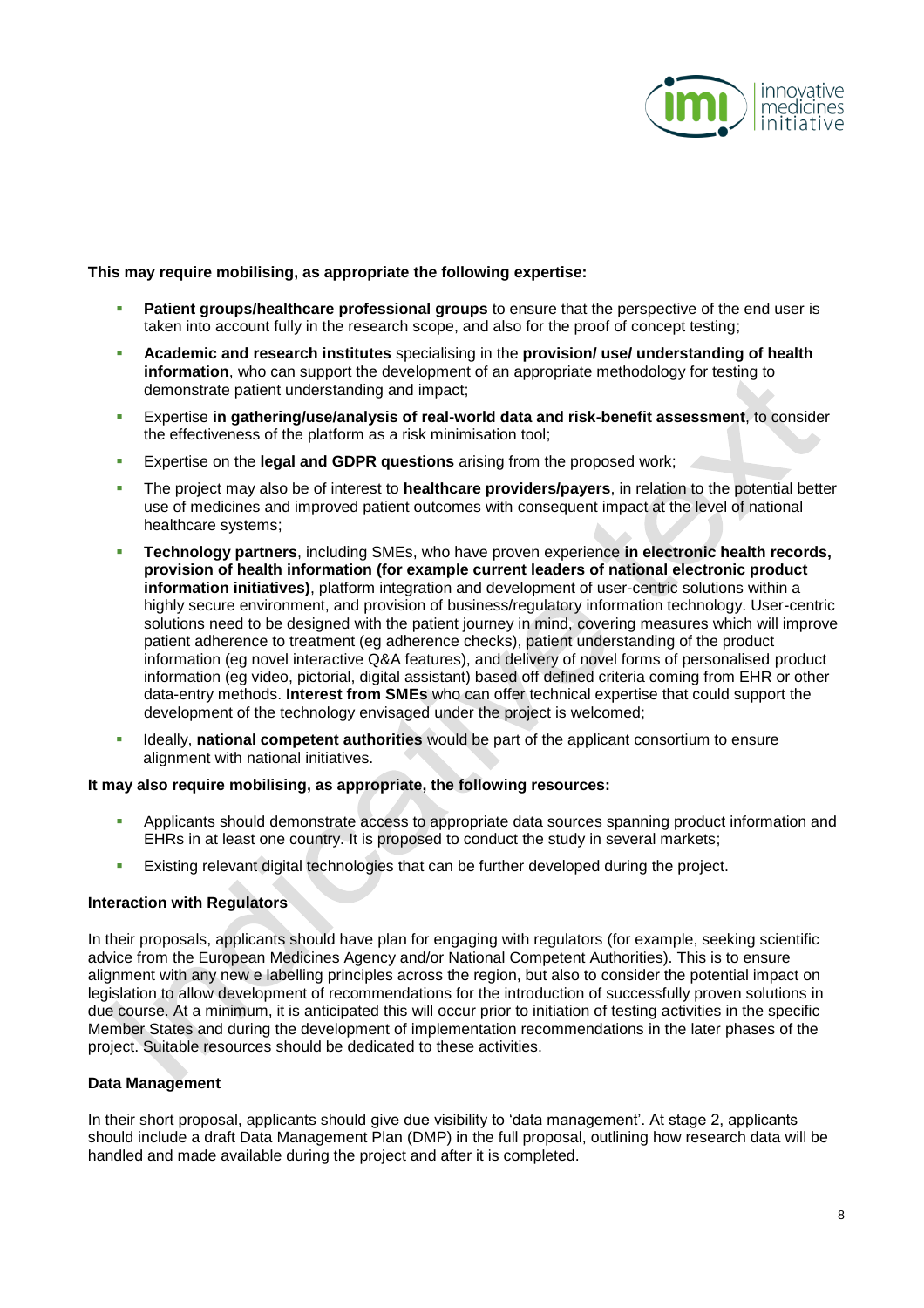

#### **Dissemination, exploitation and communication activities**

In their short proposal, applicants should give due visibility to dissemination, exploitation and communication of the project's results. At stage 2, in their full proposal, applicants should further develop these activities.

#### **Partnership with the industry consortium**

In their short proposal, applicants should outline a strategy to create a successful partnership with the industry consortium.

### **Suggested architecture of the full proposal**

The applicant consortium should submit a short proposal which includes their suggestions for creating a full proposal architecture, taking into consideration the industry participation including their contributions and expertise provided below.

In the spirit of the partnership, and to reflect how IMI2 JU call topics are built on identified scientific priorities agreed together with EFPIA beneficiaries/large industrial beneficiaries, these beneficiaries intend to significantly contribute to the programme and project leadership as well as project financial management. The final architecture of the full proposal will be defined by the participants in compliance with the IMI2 JU rules and with a view to the achievement of the project objectives. The allocation of a leading role within the consortium will be discussed in the course of the drafting of the full proposal to be submitted at stage 2. To facilitate the formation of the final consortium, until the roles are formally appointed through the consortium agreement, the proposed project leader from among EFPIA beneficiaries/large industrial beneficiaries shall facilitate an efficient negotiation of project content and required agreements. All beneficiaries are encouraged to discuss the project architecture and governance and the weighting of responsibilities and priorities therein.

The architecture outlined below for the full proposal is a suggestion. The architecture of the full proposal should be designed to fulfil the objectives and key deliverables within the scope of this proposal.

The project should be phased with an initial focus on product information, then moving on to linkage with electronic health records, and development of a two-way communication channel to the patient to assess the potential of the platform as an effective risk minimisation tool. A final phase of the project focused on the expansion of content within the platform to include a wider scope of health educational materials will be considered after the project has proven the utility of the integrated platform across product information and EHR. In each phase of the project, attention will be paid to ensuring that the platform is delivering a *meaningful* effect on patient understanding and adherence before moving to the next stage.

#### **Phase 1: Establishing stakeholder needs**

Research activities to define key patient/user needs and preferences in terms of information, personalisation and functionality as described above across product information and EHR. Testing scenarios will be assessed during this phase. In addition, technology contributors/partners will be assessing the feedback and analysing its feasibility and complexity for consideration in technology development planning.

#### **Phase 2: Sourcing, developing, testing, and measuring the effectiveness of digital solutions to meet defined user needs through a series of proof-of-concept projects**

Work packages across both of the initial information areas (product information & EHR) will manage the next phase of activities during which technologies will be built and tested in initial proof of concept studies.